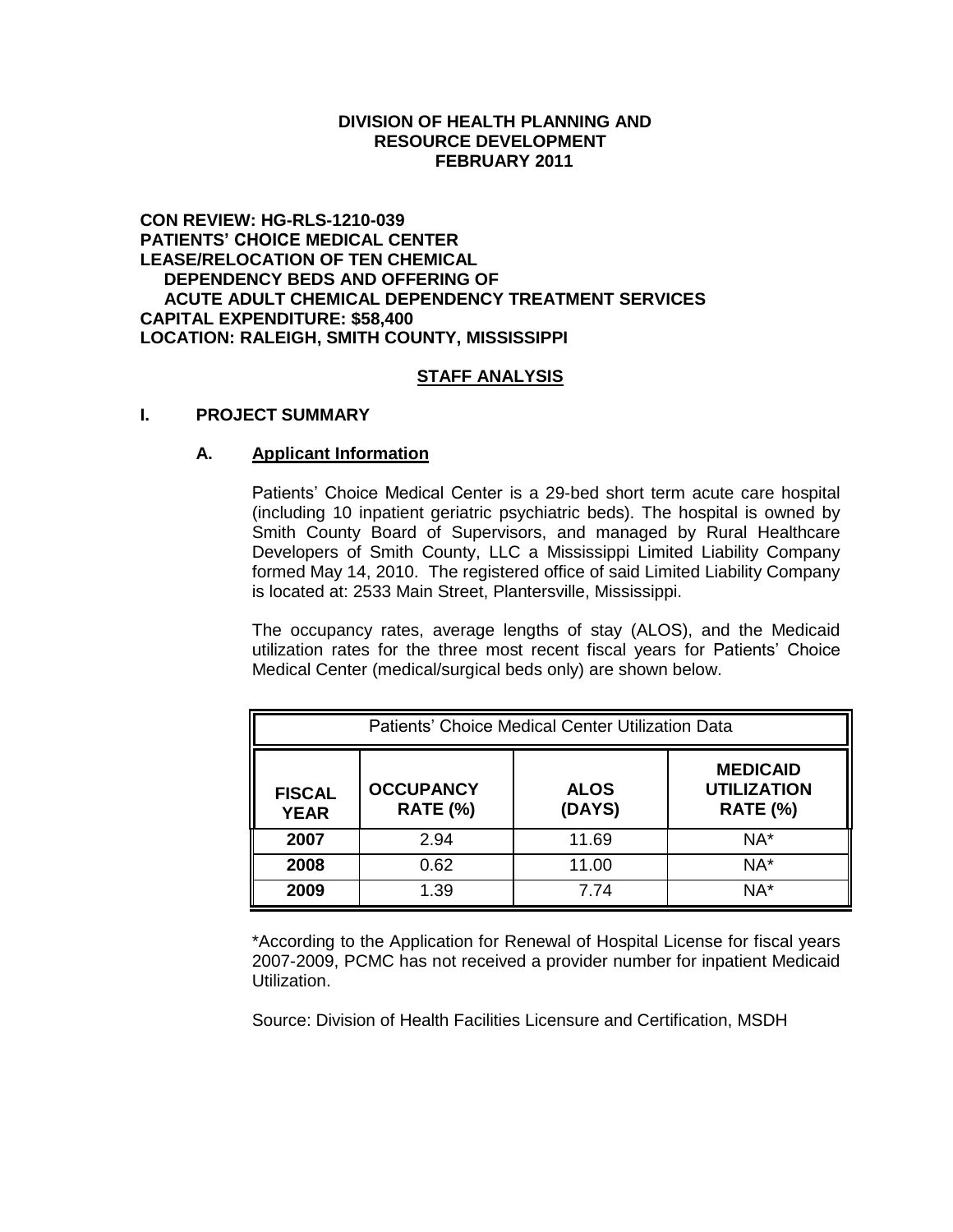HP-RLS-1210-039 Patients' Choice Medical Center Lease/Relocate 10 CDB and Offering of Adult CD Beds/Services Page 2 of 12

# **B. Project Description**

Patients' Choice Medical Center requests Certificate of Need (CON) authority to lease/relocate 10 existing chemical dependency beds from Mississippi Baptist Medical Center for the offering of acute adult chemical dependency services within PCMC of Smith County. According to the applicant,10 of the 29-bed allotment of PCMC, would be converted to chemical dependency beds, 10 beds will be devoted to an inpatient geriatric psychiatric unit; and the remaining nine beds will remain as acute care beds. Thus, the 29 allotted beds for the hospital will not be reduced. The proposed project does not seek to increase the number of acute adult chemical dependency beds in the State, but to relocate existing, licensed beds from an existing provider of chemical dependency services to PCMC. The applicant has entered into a contract to lease the proposed 10 licensed chemical dependency beds from Mississippi Baptist Medical Center for a period of five years for \$58,400 paid in monthly installments of \$4,866.67. Patients' Choice Medical Center will be a new provider of acute adult chemical dependency services in Smith County.

The applicant states that there will be no new construction to house the proposed beds. In preparing the existing space for utilization as an adult chemical dependency unit, modifications will be performed to create comfortable, efficient and safe accommodations for patients. Security doors and secure windows and overhead will insure an environment conducive to effective treatment for behavioral health conditions while keeping patients and staff safe. Meeting areas will be arranged within the facility where patients participate individual and group therapy sessions. The facility will be staffed by qualified therapists including licensed mental health professions, psychiatrists, psychologists, psychotherapists, nurses and licensed social workers.

The applicant submits that funding the capital expenditure will be provided by working capital of PCMC and/or its manager, Rural Health Care Developers. The application contains a lease agreement between Mississippi Baptist Medical Center, Inc. and Patient Choice Medical Center of Smith County regarding the proposed project. The project requires a capital expenditure of \$58,400 for lease cost.

The applicant submits that 11.5 additional FTE personnel are projected for the proposed project at an estimated annual cost of \$450,000.

The MSDH Division of Health Facilities Licensure and Certification approved the site for the project.

The applicant anticipates that the capital expenditure will be obligated within 90 days upon CON approval and the project will be complete within one year after CON approval.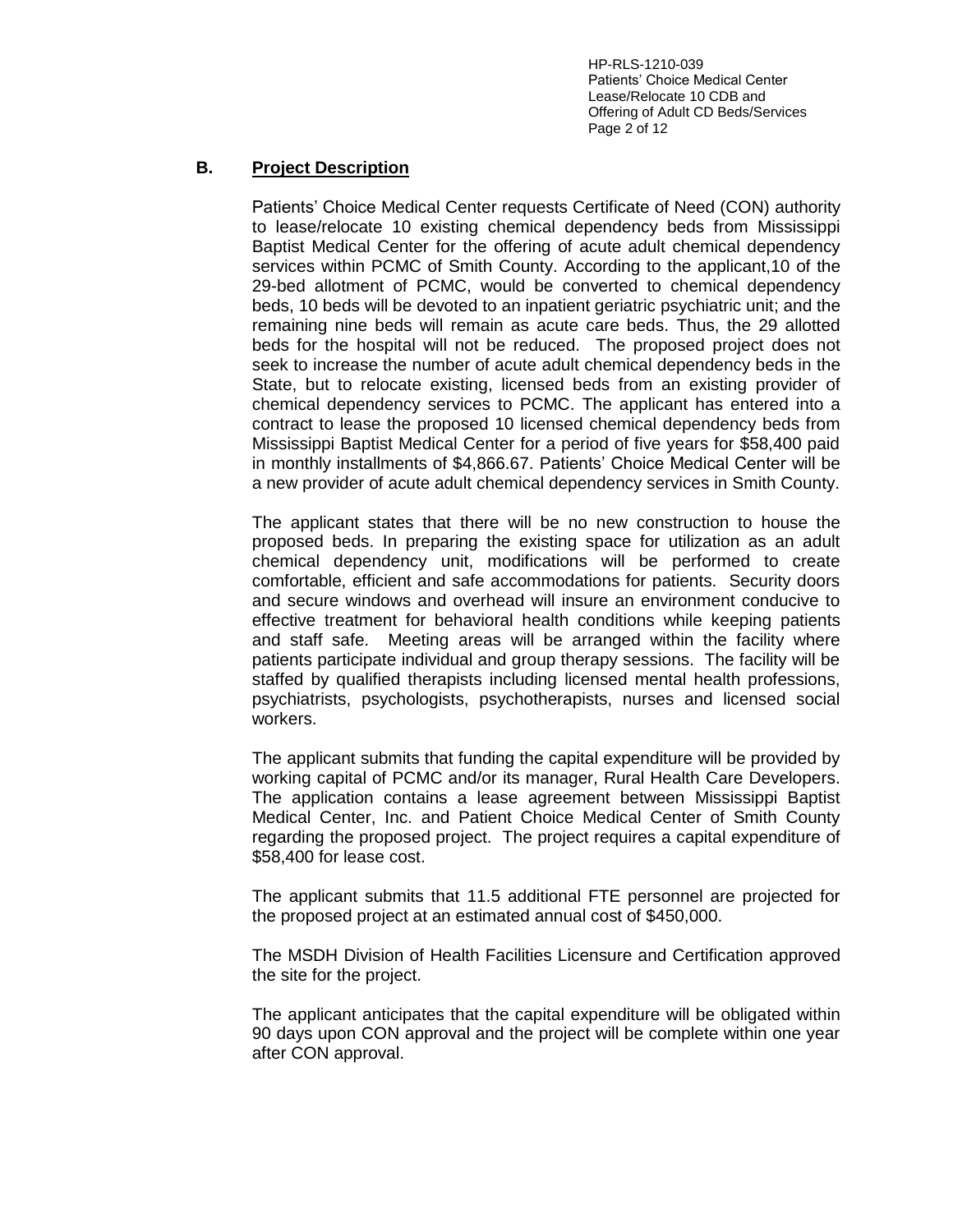HP-RLS-1210-039 Patients' Choice Medical Center Lease/Relocate 10 CDB and Offering of Adult CD Beds/Services Page 3 of 12

## **II. TYPE OF REVIEW REQUIRED**

Projects which propose the lease and relocation of adult chemical dependency beds are reviewed in accordance with Section 41-7-191, subparagraphs (1)(b), (c), and (d)(v), Mississippi Code 1972 Annotated, as amended, and duly adopted rules, procedures, plans, criteria, and standards of the Mississippi State Department of Health.

In accordance with Section 41-7-197 (2) of the Mississippi Code 1972 Annotated, as amended, any person may request a public hearing on this project within 20 days of publication of the staff analysis. The opportunity to request a hearing expires on March 16, 2011.

## **III. CONFORMANCE WITH THE STATE HEALTH PLAN AND OTHER ADOPTED CRITERIA AND STANDARDS**

## **A.** *State Health Plan (SHP) Criteria*

The *FY 2011 State Health Plan* contains policy statements, criteria, and standards which an applicant is required to meet before receiving CON authority for acute adult chemical dependency service. This application is in substantial compliance with applicable policy statements, criteria, and standards.

### **General Criteria and Standards**

### **SHP General Criterion 1 - Need**

The *FY 2011 State Health Plan* indicates that the state as a whole shows a need for 21 additional acute adult chemical dependency beds. The applicant is requesting to lease and relocate existing chemical dependency beds from a current provider. Patients' Choice Medical Center of Smith County states that it will replace 10 acute care beds with 10 licensed chemical dependency beds leased from Mississippi Baptist Medical Center for the offering of acute adult chemical dependency services. According to the applicant, the project does not involve the addition of adult acute chemical dependency beds as these beds are already licensed as such.

In accordance with a recent Mississippi Supreme Court ruling [No. 2004-SA-02468-SCT [(Biloxi Regional Medical Center vs. Singing River Hospital Systems, March 30, 2006)], the court opined that the relocation of beds from one facility to another must meet existing standards for addition of beds.

Patients' Choice Medical Center of Smith County asserts that the project is to convert acute care beds to licensed adult chemical dependency beds leased from Mississippi Baptist Medical Center. These beds are already among the CON approved and licensed beds for the State, according to the *FY 2011 State Health Plan*.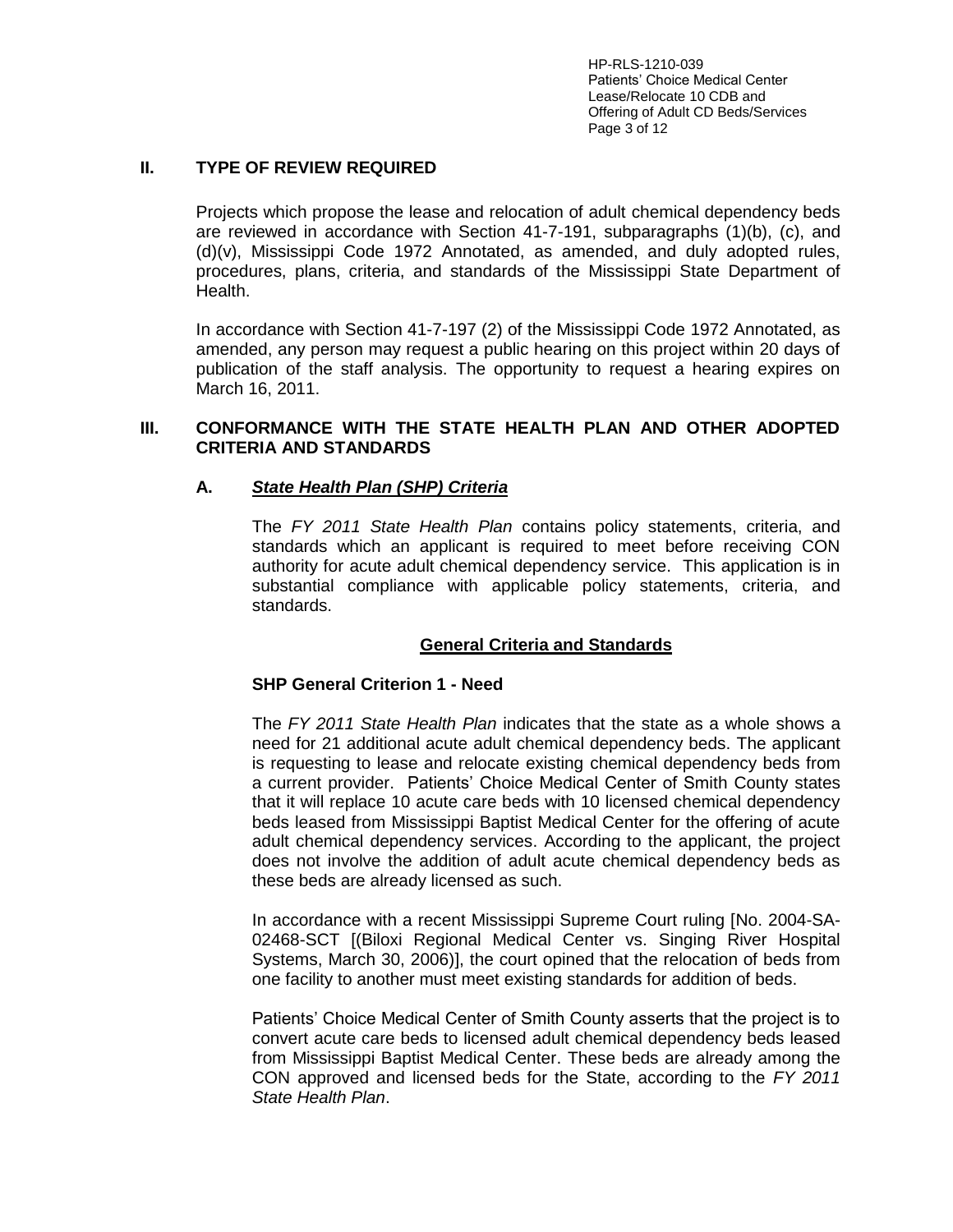HP-RLS-1210-039 Patients' Choice Medical Center Lease/Relocate 10 CDB and Offering of Adult CD Beds/Services Page 4 of 12

According to the applicant, the project would provide residents of the east central region of Mississippi services for treatment of chemical dependency/dual diagnosis in an environment suited to enable patients to withdraw from use of chemical substances and become educated in techniques needed to cope with situations that have triggered their use. The project would make more efficient use of hospital beds that have been underutilized as an acute care hospital.

The *Plan* allows deviations of up to 25 percent of the total licensed beds as "swing beds" to accommodate patients having diagnoses of both psychiatric and substance abuse disorders. Therefore, Patient Choice is allowed up to three dual-diagnosed beds. However, Patient Choice Medical Center must demonstrate to the Division of Licensure and Certification that the "swing bed" program meets all applicable licensure and certification regulations for each service offered before providing such "swing beds".

This application is in compliance with this criterion.

### **SHP General Criterion 2 -Information Recording/Maintenance**

Patients' Choice Medical Center affirms that it will record and maintain the information required by this criterion and shall make the data available to the Mississippi State Department of Health within fifteen (15) business days of request.

#### **SHP General Criterion 3 - Memoranda of Understanding**

The applicant will be a new provider of adult acute chemical dependency bed/services. The application contains a Memorandum of Understanding between PCMC and Weems Community Mental Health Center, which indicates that their intent and pledge cooperation with PCMC to accept referrals and provide admission for charity and medically indigent patients.

#### **SHP General Criterion 4 - Letters of Comment**

The application contains five letters of support from community leaders, and no letters of opposition have been received.

### **SHP General Criterion 5 - Scope of Services**

Patients' Choice Medical Center of Smith County is in compliance with this criterion for the proposed project.

#### **SHP General Criterion 6 - Charity/Indigent Care**

The applicant submits that it will provide a reasonable amount of indigent/charity care.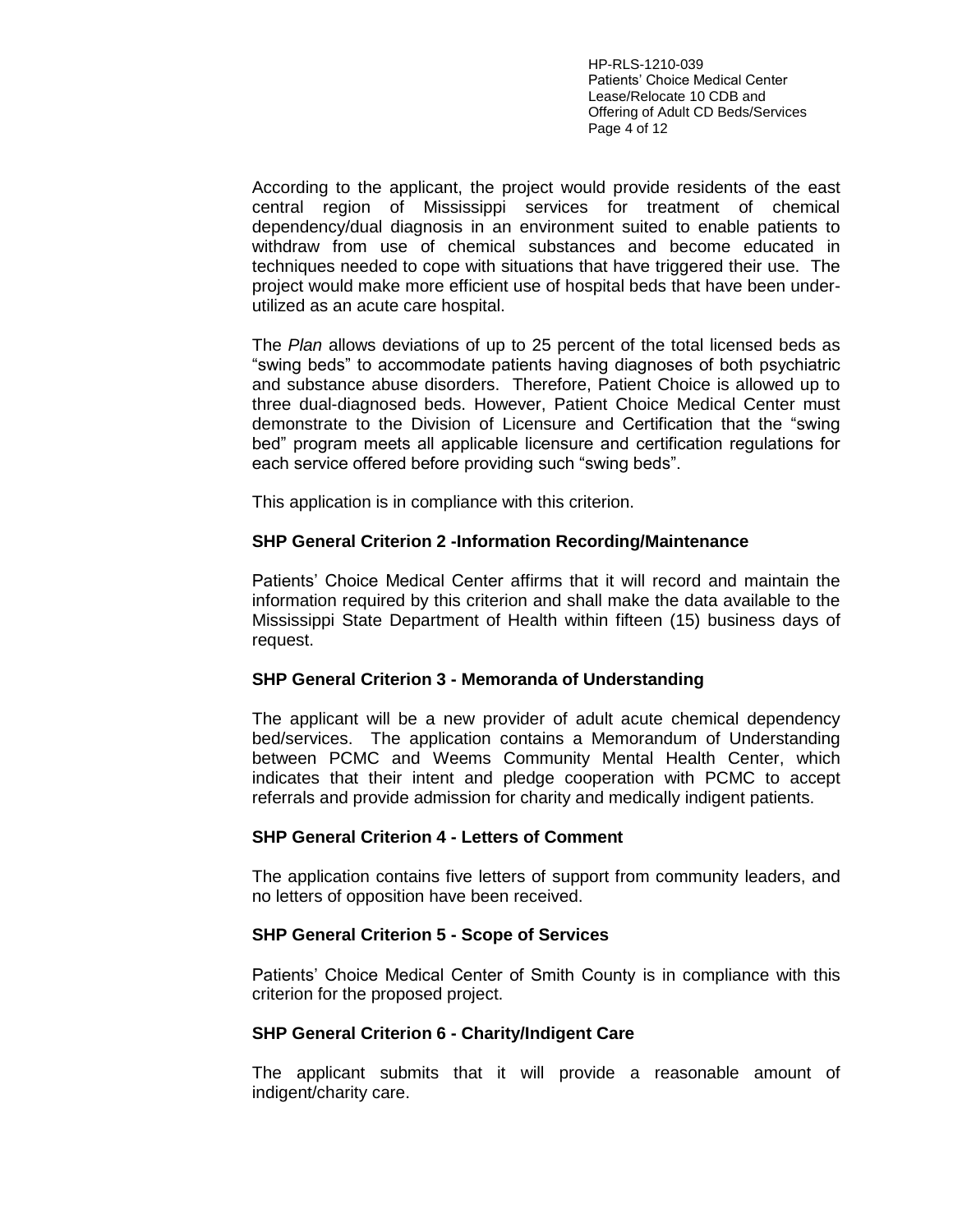HP-RLS-1210-039 Patients' Choice Medical Center Lease/Relocate 10 CDB and Offering of Adult CD Beds/Services Page 5 of 12

# **Service Specific (SS) Criteria And Standards**

### **SHP SS Criterion 1 – Need**

The Department bases the statistical need for adult chemical dependency beds on a ratio of 0.14 beds per 1,000 population aged 18 and older for 2010 in the state as a whole. The current SHP indicates that the state is underbedded by 21 adult chemical dependency beds. Patients' Choice Medical Center of Smith County asserts that it recognizes the statistical need for adult chemical dependency beds in the *Plan.* The applicant's project proposes to convert 10 acute care beds to licensed chemical dependency beds leased from Mississippi Baptist Medical Center. The applicant believes that these beds are already in the total number of licensed CON approved beds.

### **SHP SS Criterion 2 – Size/Location of Unit**

The applicant proposes to establish a 10-bed adult chemical dependency unit, which is less than the 30-bed maximum for hospital based adult chemical dependency units. The applicant asserts that the project will have 10 licensed chemical dependency beds locating in a hospital-based environment. The CDU will be staffed by nurses, social workers, an activity director, counselor, psychiatrist and medical physician.

### **SHP SS Criterion 3- Aftercare Services**

According to PCMC, its program patients will be provided a psychiatric evaluation and treatment as well as chemical dependency treatment. Following treatment, patients will be provided outpatient support and continued follow-up care.

### **SHP SS Criterion 4** – **Type of Clients**

The applicant asserts that patients admitted to the chemical dependency unit will be provided treatment for drug abusers, alcohol abusers, prescription drugs, and street drugs.

### **B.** *General Review (GR) Criteria*

Chapter 8 of the *Mississippi Certificate of Need Review Manual,* Revised 2010 addresses general criteria by which all CON applications are reviewed. The applicable criteria are as follows:

### **GR Criterion 1 – State Health Plan**

This project has been reviewed for compliance with 2011 *State Health Plan.*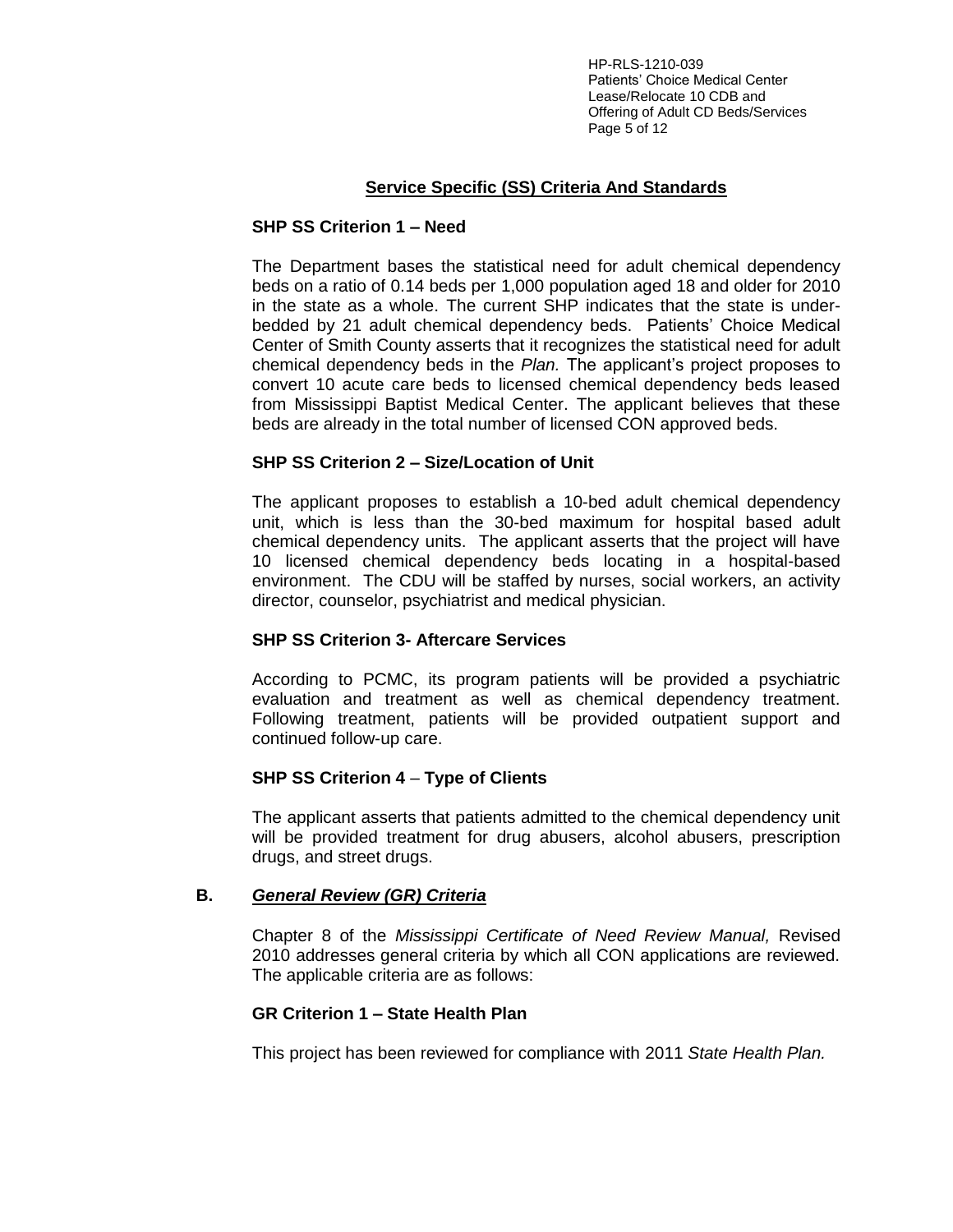HP-RLS-1210-039 Patients' Choice Medical Center Lease/Relocate 10 CDB and Offering of Adult CD Beds/Services Page 6 of 12

# **GR Criterion 2 – Long Range Plan**

The applicant submits that the long-range mission of the Rural Healthcare Developers, leaseholder of Patients' Choice Medical Center of Smith County, is to provide needed medical services for residents in rural communities. The company's specialty is development of behavioral health services for geriatric patients and chemical dependency patients, both inpatient and outpatient settings.

The applicant believes that the creation of a chemical dependency unit at Patients' Choice Medical Center of Smith County represents the opportunity to extend the continuum of care through outpatient behavioral health programs in adjoining communities. Converting acute care beds in the hospital to chemical dependency beds proposes the best use of the facility. As an acute care hospital, PCMC was under-utilized by the community and suffered and low census over a period of years.

The applicant asserts that the proposed project is consistent with the company's mission statement: "Bringing Modern Healthcare to Rural Communities".

## **GR Criterion 3 – Availability of Alternatives**

According to the applicant, there were three alternatives identified for the proposed project as follows:

- 1. The first alternative would be to do nothing. However, recent past history has shown that the utilization of the facility has been extremely low. As demonstrated in the Plan. The applicant asserts that PCMC's scored 40.03 percent occupancy rate in its allotted10-bed geriatric psychiatric unit. The hospital had a .40 average daily census and an occupancy rate of 1.39 percent, as reported in the *2009 Report of Hospitals*. The hospital would not be a viable healthcare entity if nothing were done.
- 2. The second alternative would be to provide outpatient services for chemical dependency patients. Weem Mental Health Center has a program for outpatient services in Raleigh. The establishment of another program in the area would be a duplication of services.
- 3. The third alternative would be to have a detoxification program in the hospital but this alternative does not address the need for services to address addiction and associated psychological problems.

The applicant believes that the proposal for leasing of 10 chemical dependency beds and removing 10 acute care beds will better serve the community and that the hospital should experience higher levels of utilization. The proposed project will enhance the ability to support further development of the hospital for general acute care.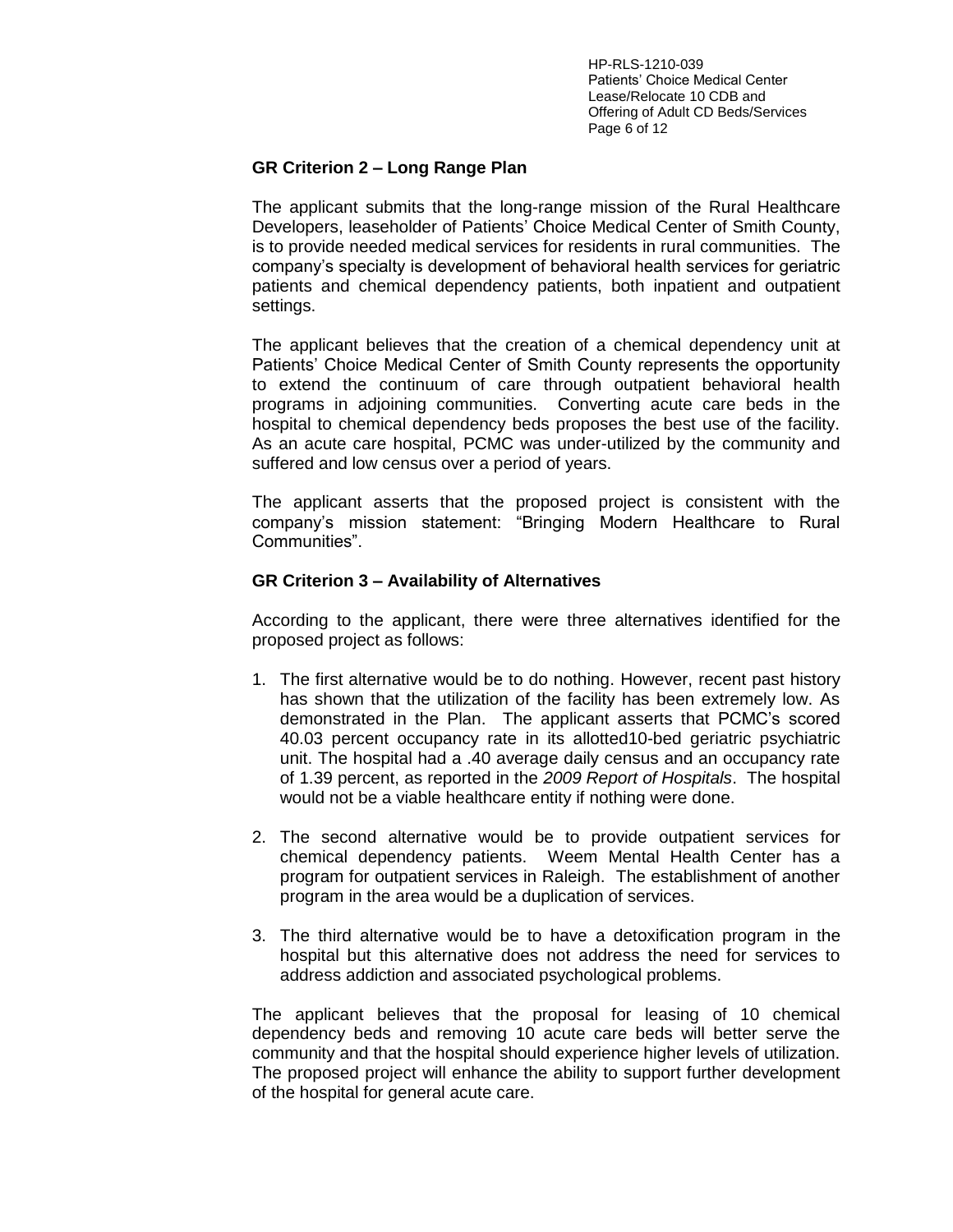HP-RLS-1210-039 Patients' Choice Medical Center Lease/Relocate 10 CDB and Offering of Adult CD Beds/Services Page 7 of 12

## **GR Criterion 4 - Economic Viability**

The project appears to be economically viable. The three-year operating projections reflect a net income from operations of \$271,251 for the first year, \$365,735 for the second year, and \$371,155 for the third year. It is noted that the facility operated at a loss for the past two fiscal years shown in the application (2005-2009). The applicant did not project revenue or expenses for its current services; therefore, it is difficult to determine the impact of the project on the overall operations of the facility. However, the addition of chemical dependency services should improve the overall operations of the facility.

## **GR Criteria 5 – Need for the Project**

The applicant asserts that because the disease can affect persons from all stations of life, all residents of the area would have access to the services whether they are low income, racial and ethnic minorities, women, handicapped or elderly.

Patients' Choice Medical Center asserts that the service area for mental health is the entire State. The applicant indicates that PCMC is located in Raleigh, Smith County, Mississippi, approximately 60 miles southeast of Jackson. The principal chemical dependency providers with proximity to Smith County are: Alliance Health Center in Meridian; Forrest General Hospital, Hattiesburg; and South Central Regional Medical Center, Laurel.

The following table gives the adult chemical dependency unit/bed utilization for FY 2009 for the referenced providers with proximity to Smith County:

| Citv        | Provider                        | Beds | ADC % | Occupancy% |
|-------------|---------------------------------|------|-------|------------|
| Meridian    | Alliance HC                     |      | 5.76  | 69.55      |
| Hattiesburg | *Forrest General                | 32   | 10.73 | 34.16      |
| Laurel      | South<br>Central<br>Regional MC | 10   | 5.30  | 53.01      |

**\***Forrest General Hospital received a CON to convert 24 adult CDU beds to adult psychiatric beds April 2010.

Patients' Choice Medical Center asserts that a large part of PCMC Smith County's primary market is Scott, Jasper, Covington, Simpson, and Rankin counties are areas underserved with adult chemical dependency services. The applicant believes that converting underutilized acute care beds to CDU beds represents an efficient use of PCMC Smith County's medical resources.

According to the Plan's methodology for determining the need for chemical dependency beds (14 beds per 1,000 over the age 18 population), the 12 county region around Smith County would provide a need for 55.77 beds. With 26 beds currently in operation, the addition of 10 beds at PCMC would provide a total of 36 beds, leaving 19.77 beds remaining to meet the need of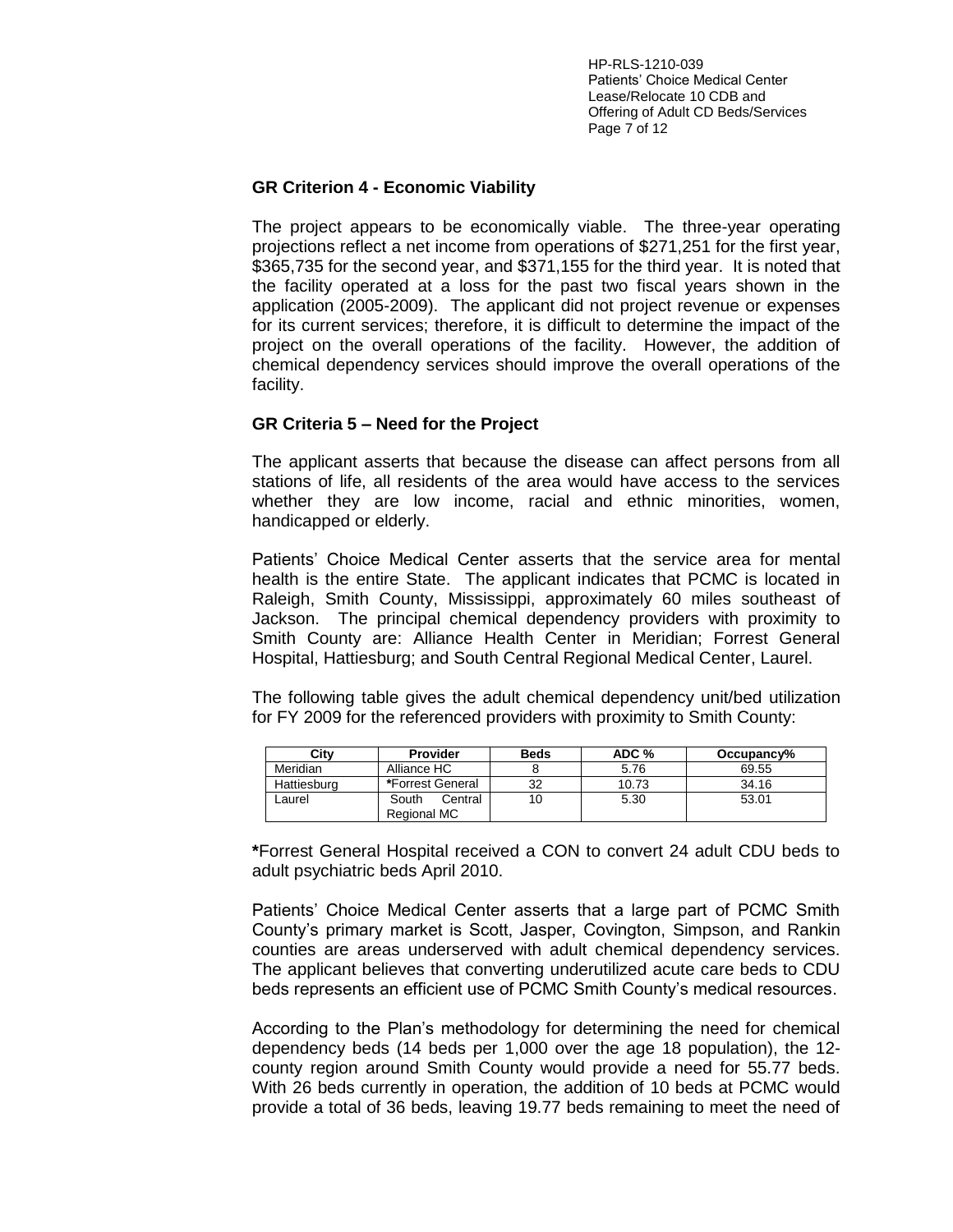HP-RLS-1210-039 Patients' Choice Medical Center Lease/Relocate 10 CDB and Offering of Adult CD Beds/Services Page 8 of 12

the area. The demonstrated need for beds in service for the population is justification for CDU beds at PCMC of Smith County.

According to the applicant, the project will provide chemical dependency services for residents of south central Mississippi. Location of the facility in Raleigh, Mississippi, is geographically positioned in the region to serve the counties of Smith, Jasper, Covington, Simpson, Rankin, and Scott. The proposed project only contemplates relocating beds and not services. After the relocation, MBMC will remain a provider of chemical dependency services, and thus, the services provided are not being relocated.

Under this proposal, 10 beds will be relocated from Mississippi Baptist Medical Center in Hinds County to PCMC, Raleigh. According to the *2011 State Health Plan,* Baptist had an occupancy rate of 2.13 percent for FY 2009 for its adult chemical dependency beds. The beds will be relocated to PCMC, which will be a new provider of acute adult chemical dependency services.

The application contained five letters of support for the proposed project.

The Department received one letter of opposition to the project from Alliance Health Center, Meridian.

#### **GR Criterion 6- Accessibility**

The applicant asserts that all residents of the health planning service area and hospital service area, including Medicaid recipients, charity/medically indigent patients, racial and ethnic minorities, women, handicapped persons and the elderly have access to the services at the existing facility; and these residents will have access to the proposed services described in this project.

The applicant submits the following historical and projected percentage gross patient revenue to be provided to the medically indigent/charity care patients for the first two years of this project:

|                             | <b>Medically Charity</b><br><b>Indigent</b><br>(%) | Care<br>(%) |
|-----------------------------|----------------------------------------------------|-------------|
| <b>Historical Year 2008</b> | ΝA                                                 | <b>NA</b>   |
| <b>Historical Year 2009</b> | NA                                                 | <b>NA</b>   |
| Projected Year 1            | 1.0                                                | 1.0         |
| Projected Year 2            | 1 በ                                                | 1 በ         |

#### **Gross Patient Revenue Amount**

The applicant asserts that Patients' Choice Medical Center has no existing obligations under any federal regulation requiring provision of uncompensated care, community services, or access by minority/handicapped persons.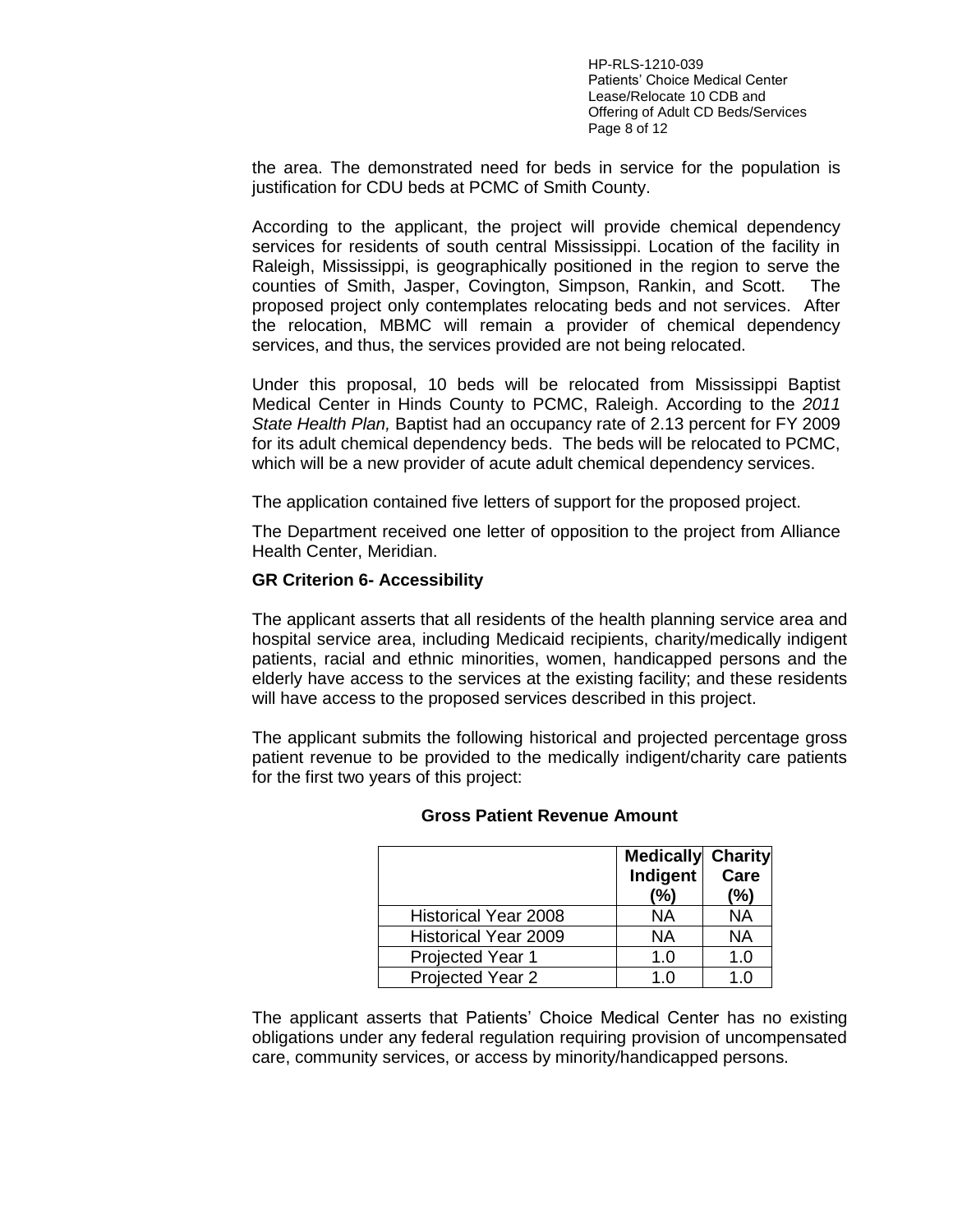HP-RLS-1210-039 Patients' Choice Medical Center Lease/Relocate 10 CDB and Offering of Adult CD Beds/Services Page 9 of 12

Patients' Choice Medical Center asserts that the full range of services offered at the hospital CDU are provided to Medicare, Medicaid and medically indigent patients.

### **GR Criterion 7- Information Requirement**

Patients' Choice Medical Center affirms that it will record and maintain the information required by this criterion and shall make the data available to the Mississippi State Department of Health within fifteen (15) business days of request.

### **GR Criterion 8 - Relationship to Existing Health Care System**

According to the applicant, this project will not add new adult chemical dependency beds within the state.

The applicant believes that the development of a chemical dependency program at the hospital will provide better utilization of a healthcare facility which can help sustain its skeletal acute care capacity.

Because no beds will be added as a result of the proposed project, staff concludes that this project would have no adverse affect on other providers in the referenced service area and/or statewide.

### **GR Criterion 9 – Availability of Resources**

According to the applicant, the proposed CDU will require 11.5 new FTE's. Traditional methods of recruitment will be utilized through advertising and internet posting to fill these positions. There are currently two psychiatrics on staff as well as a medical doctor that will be able to staff the CDU.

#### **GR Criterion 10 – Relationship to Ancillary or Support Services**

The applicant submits that all necessary support and ancillary staff are available or will be added as needed to meet the needs of facility and patient population.

### **GR Criterion 16 - Quality of Care**

Patients' Choice Medical Center is in compliance with the *Minimum Standards of Operation for Mississippi Hospitals*, according to the Division of Health Facilities Licensure and Certification.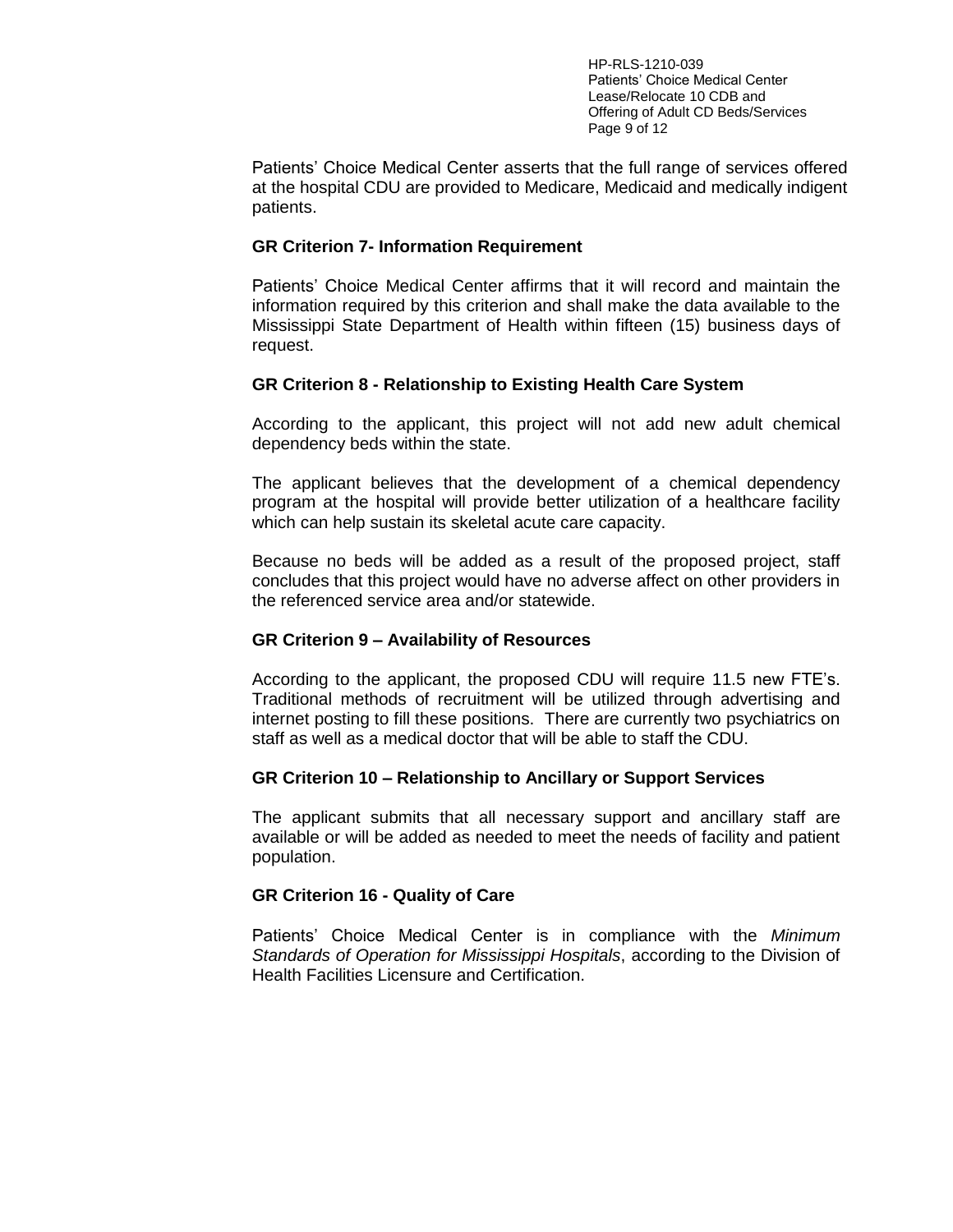HP-RLS-1210-039 Patients' Choice Medical Center Lease/Relocate 10 CDB and Offering of Adult CD Beds/Services Page 10 of 12

# **IV. FINANCIAL FEASIBILITY**

# **A. Capital Expenditure Summary**

The project requires no capital expenditure; however, the applicant projects \$58,400 annual cost for lease of the proposed chemical dependency beds.

## **B. Method of Financing**

The applicant has entered into a lease agreement with Mississippi Baptist Medical Center for lease of ten adult chemical dependency beds. Lease payments are estimated to be \$4,866.67 (\$58,400 annual) per month which will be paid from working capital of PCMC's and/or its manager, Rural Healthcare Developers. The application contains correspondences between Patients' Choice Medical Center and Mississippi Baptist Medical Center regarding the terms of the lease agreement.

# **C. Effects on Operating Cost**

The applicant projects the following expenses, utilization, and results from operation for the first three years of operation for the project: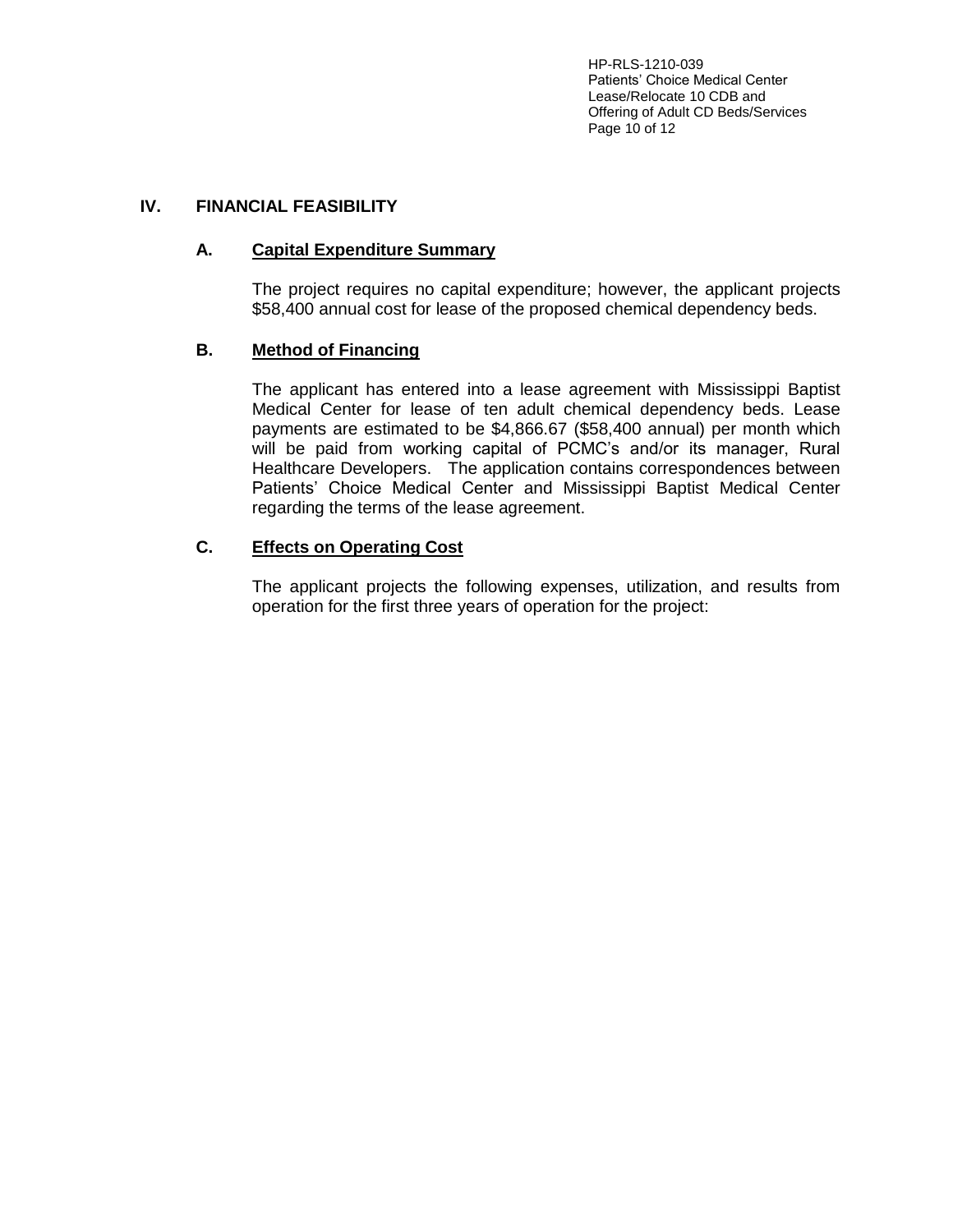HP-RLS-1210-039 Patients' Choice Medical Center Lease/Relocate 10 CDB and Offering of Adult CD Beds/Services Page 11 of 12

| <b>Patients' Choice Medical Center</b><br><b>Adult Chemical Dependency Unit</b> |                         |                    |                          |                        |                        |
|---------------------------------------------------------------------------------|-------------------------|--------------------|--------------------------|------------------------|------------------------|
| <b>Three-Year Projected Operating Statement</b>                                 |                         |                    |                          |                        |                        |
|                                                                                 |                         | <b>First</b>       |                          | <b>Second</b>          | <b>Third</b>           |
|                                                                                 |                         | Year               |                          | Year                   | Year                   |
| <b>Revenue</b>                                                                  |                         |                    |                          |                        |                        |
| <b>Gross Patient Revenue</b>                                                    |                         | \$2,737,501        |                          | \$3,668,250            | \$3,887,250            |
| <b>Deductions</b>                                                               |                         | <u>(1,812,250)</u> |                          | (2,541,615)            | (2,714,995)            |
| <b>Net Revenue</b>                                                              | $\overline{\mathbf{s}}$ | 925,251            |                          | $\overline{1,126,635}$ | $\overline{1,172,255}$ |
| <b>Operating Expenses</b>                                                       |                         |                    |                          |                        |                        |
| <b>Salaries</b>                                                                 | \$                      | 450,000            |                          | \$522,000              | \$<br>552,000          |
| <b>Benefits</b>                                                                 |                         | 90,000             |                          | 104,400                | 110,400                |
| <b>Supplies</b>                                                                 |                         | 50,000             |                          | 65,000                 | 67,500                 |
| <b>Services</b>                                                                 |                         | 1,000              |                          | 1,500                  | 1,700                  |
| Lease                                                                           |                         | 58,000             |                          | 58,000                 | 58,000                 |
| Depreciation                                                                    |                         | Ω                  |                          | 0                      | 0                      |
| Interest                                                                        |                         | $\overline{0}$     |                          | 0                      | $\Omega$               |
| Other                                                                           |                         | 5,000              |                          | 10,000                 | 11,500                 |
| <b>Total Operating Expenses</b>                                                 |                         | \$654,000          |                          | \$760,900              | \$801,100              |
|                                                                                 |                         |                    |                          |                        |                        |
| <b>Net Income</b>                                                               | \$                      | 271,251            | \$                       | 365,735                | \$<br>371.155          |
| <b>Assumptions</b>                                                              |                         |                    |                          |                        |                        |
| No. of Beds                                                                     |                         | 10                 |                          | 10                     | 10                     |
| <b>Occupancy Rate</b>                                                           |                         | 50%                |                          | 68%                    | 71%                    |
| <b>Inpatient Days</b>                                                           |                         | 1,825              |                          | 2,445                  | 2,592                  |
| Cost/Inpatient Day                                                              | \$                      | 358                | \$                       | 311                    | \$<br>309              |
| <b>Charge/Inpatient Day</b>                                                     | $\overline{\$}$         | 1,500              | $\overline{\mathcal{S}}$ | $\overline{1,500}$     | \$<br>1,500            |